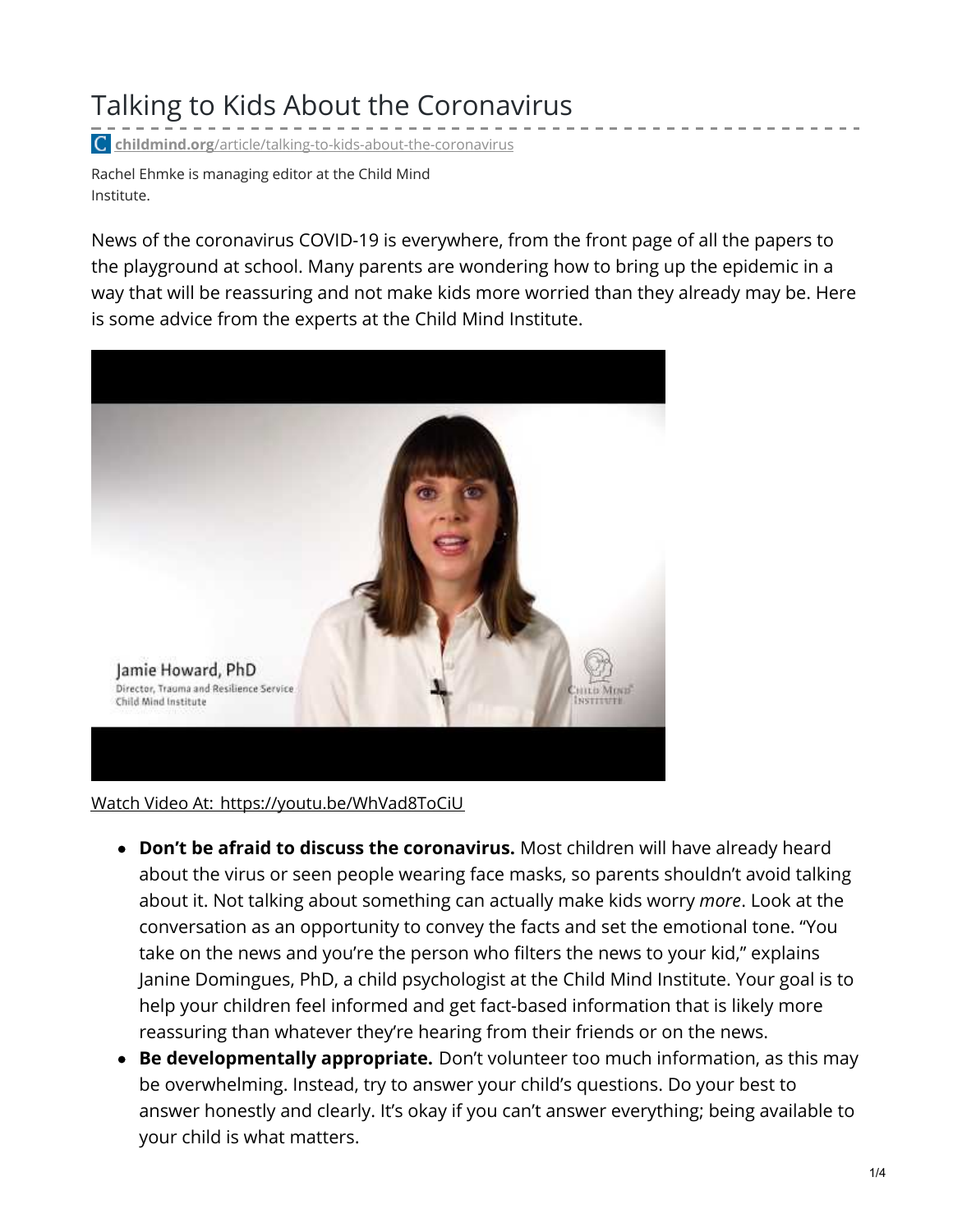- **Take your cues from your child.** Invite your child to tell you anything they may have heard about the coronavirus, and how they feel. Give them ample opportunity to ask questions. You want to be prepared to answer (but not prompt) questions. Your goal is to avoid [encouraging](https://childmind.org/article/what-to-do-and-not-do-when-children-are-anxious/) frightening fantasies.
- **Deal with your own anxiety.** "When you're feeling most anxious or panicked, that isn't the time to talk to your kids about what's happening with the coronavirus," warns Dr. Domingues. If you notice that you are feeling [anxious](https://childmind.org/article/how-to-avoid-passing-anxiety-on-to-your-kids/), take some time to calm down before trying to have a conversation or answer your child's questions.
- **Be reassuring.** Children are very egocentric, so hearing about the coronavirus on the news may be enough to make them seriously worry that they'll catch it. It's helpful to reassure your child about how rare the coronavirus actually is (the flu is much more common) and that kids actually seem to have milder symptoms.
- **Focus on what you're doing to stay safe.** An important way to reassure kids is to emphasize the safety precautions that you are taking. Jamie Howard, PhD, a child psychologist at the Child Mind Institute, notes, "Kids feel empowered when they know what to do to keep themselves safe." We know that the coronavirus is transmitted mostly by coughing and touching surfaces. The CDC [recommends](https://www.cdc.gov/coronavirus/2019-ncov/about/prevention-treatment.html) thoroughly washing your hands as the primary means of staying healthy. So remind kids that they are taking care of themselves by washing their hands with soap and water for 20 seconds (or the length of two "Happy Birthday" songs) when they come in from outside, before they eat, and after blowing their nose, coughing, sneezing or using the bathroom. If kids ask about face masks, explain that the experts at the CDC say they aren't necessary for most people. If kids see people wearing face masks, explain that those people are being extra cautious.
- **Stick to routine.** "We don't like uncertainty, so staying rooted in routines and predictability is going to be helpful right now," advises Dr. Domingues. This is particularly important if your child's school or daycare shuts down. Make sure you are taking care of the basics just like you would during a spring break or summer vacation. [Structured](https://childmind.org/article/strategies-for-a-successful-summer-break/) days with regular mealtimes and bedtimes are an essential part of keeping kids happy and healthy.
- **Keep talking.** Tell kids that you will continue to keep them updated as you learn more. "Let them know that the lines of communication are going to be open," says Dr. Domingues. "You can say, 'Even though we don't have the answers to everything right now, know that once we know more, mom or dad will let you know, too.'"

Related Reading on childmind.org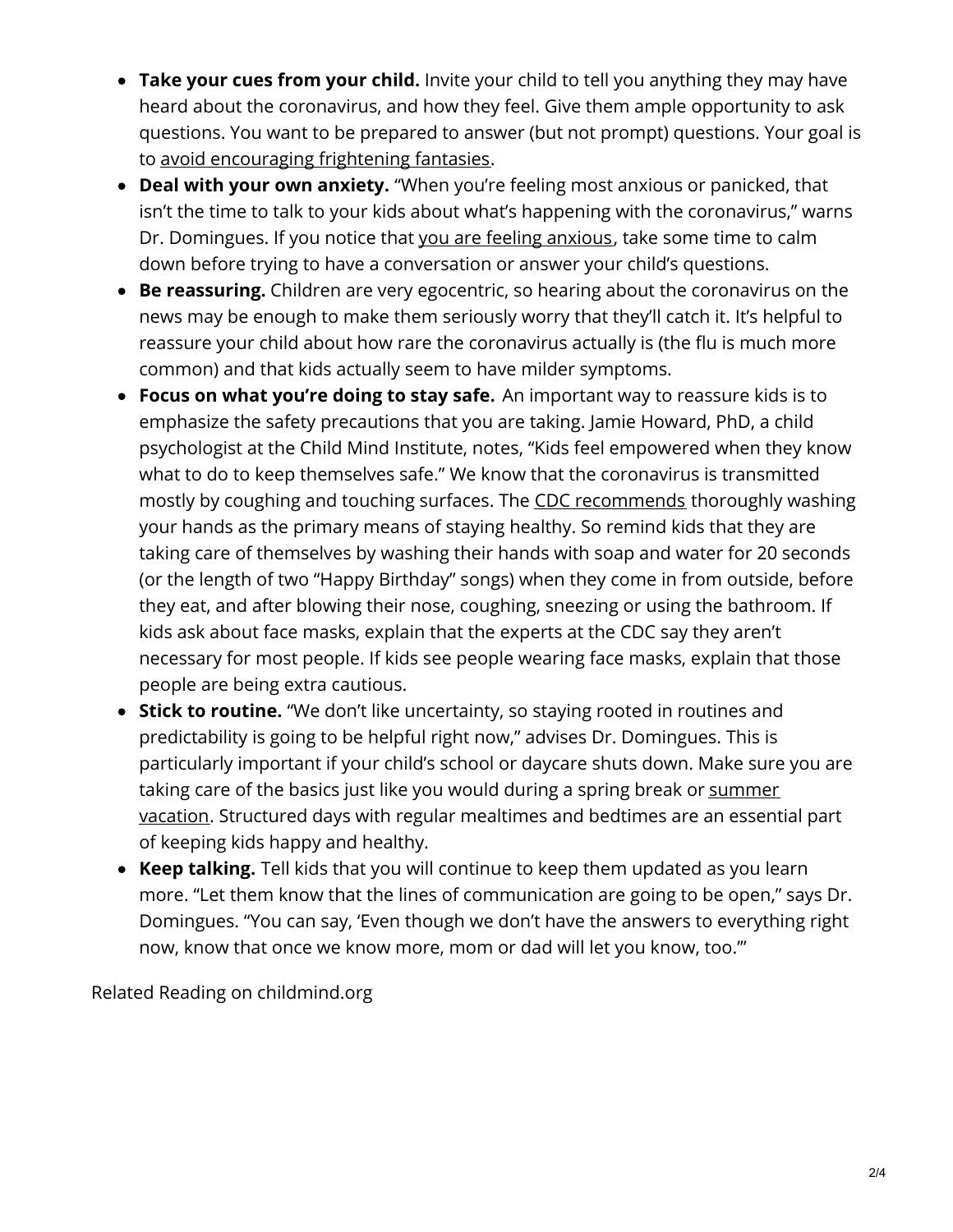## What to Do (and Not Do) When Children Are Anxious

 $\Box$ 





How to Avoid Passing Anxiety on to Your **Kids** 

Anxious Stomach Aches and Headaches



Treatment for PTSD



# Helping Children Cope With Frightening News



How to Help Children Manage Fears

Popular on childmind.org



#### Supporting Kids During the Coronavirus Crisis